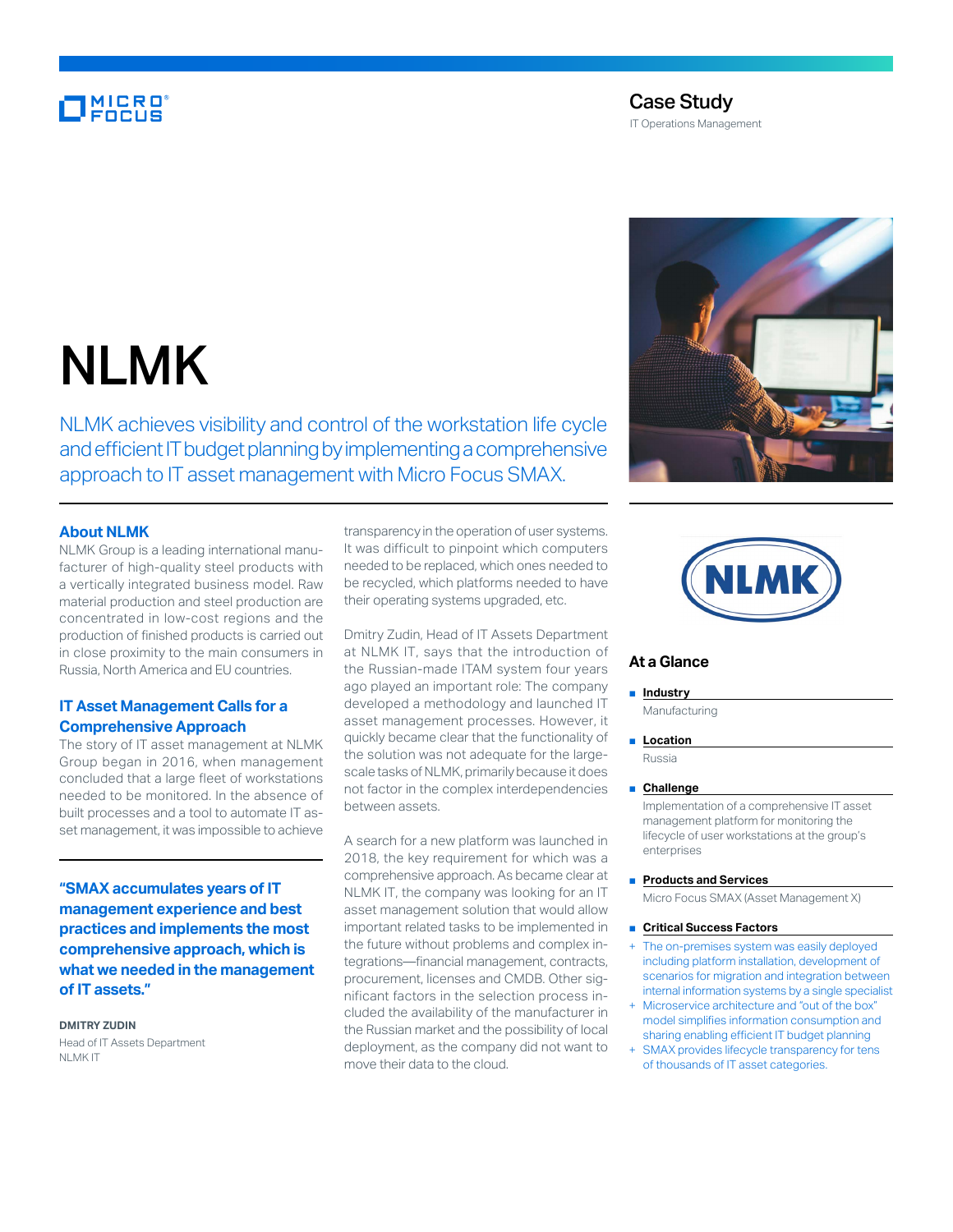"We carefully analyzed the market, reviewed many solutions from Russian and western manufacturers and eventually our attention was drawn to Micro Focus's new SMAX platform," says Dmitry Zudin. "This system accumulates years of IT management experience and best practices and implements the most comprehensive approach, which is what we needed."

## **Pioneers of Implementing SMAX in Russia**

Service Management Automation X (SMAX) is a machine learning based ITSM and ESM platform that has built-in process automation and IT asset management capabilities to meet an organization's service desk and IT service management needs. NLMK IT started its development with a free test version that was deployed in the spring of 2019. The efficient support for asset management tasks, discovery capabilities, user-friendly interface, easy configuration and regular product updates have confirmed that the company's specialists made the right choice.

At the end of the year, the decision was made to transition to SMAX from an outdated ITAM platform. As Dmitry Zudin explains, the economic justification in purchasing Micro Focus was that buying an on-premises license for this product would cost significantly less than the subscription needed for the previous platform.

Implementation of SMAX at NLMK began in February 2020 and deployment and configuration of the system unit for the tracking of material assets were carried out in-house, without the involvement of an integrator. "The vendor was extremely helpful: our colleagues at Micro Focus answered any queries we had," Dmitry Zudin highlights.

The system has been in productive operation since May 2020, data has been migrated from the previous platform and about one hundred users of the new solution have been trained

(the NLMK employees involved in material asset management processes). Now the process of creating and filling in directories is underway. The specialists who implemented the system continue to independently utilize its capabilities and train users. Dmitry points out any difficulties are alleviated by the detailed built-in instructions (Help) for all the system functions, a friendly interface and the fact that no programming is required.

An important conclusion that the company has made as a result of the project is that SMAX is the right product. After all, because it was not possible to automate their existing processes, it was time to consider modernizing rather than trying to adapt the old system. That would have been the wrong way of doing things.

Luckily, no drastic changes were required at NLMK because the asset management processes created in previous years coincided with the SMAX design. This confirmed that the company's decision to switch to SMAX was correct.

# **First Steps toward Full-Scale IT Asset Management**

There are now tens of thousands of user workstations being monitored by SMAX. "Our first priority is to put things in order in this huge economy," Dmitry Zudin says. "Not all of the extensive list of capabilities of the asset management system are currently in use, but we are carefully studying them and trying to apply them in practice."

In SMAX the assets are based on configuration items (CIs) and the interdependencies between them. CI attributes allow technical data, financial characteristics, related purchases, projects, agreements, incidents and software assets to be associated with a configuration item (device) and all this information to be displayed in the Service Portal. The interdependencies between CIs allow you to build a

layered structure from the peripheral devices and underlying infrastructure to the system elements (application servers, databases, virtualization, software etc.), the service components that link these elements together and business services.

The system thus provides a comprehensive view of IT assets and all the interdependencies between them that arise in the implementation of services for the business. NLMK IT are working to fill this structure with up-todate information.

"Having deployed SMAX in a productive mode, we realized that many of our directories were not conducted correctly or indeed at all," explains Dmitry Zudin. Therefore, the primary focus now is aligning the key information needed to effectively manage IT assets with the system's requirements. The following is therefore being filled in: Asset Location Directory (workstation buildings); Model Directory linked to an accounting system for the organization of purchases of user desktop equipment in accordance with corporate standards; Financial Performance Directory showing cost centers—the Group's companies that purchase assets; Financial Index Directory—asset inventory numbers.

The company also implemented an interesting system capability, which is subscriptions reserve assets for users that enable a record to be kept that equipment is taken by the owner outside the enterprise. This feature has proved particularly useful in the mass remote environment due to constraints caused by the pandemic.

SMAX provides a flexible reporting and scheduling system and visibility into IT asset management processes for managers and decision makers. "The dashboard allows me to track how many assets are set up in a month, how many are tied to a particular organization and